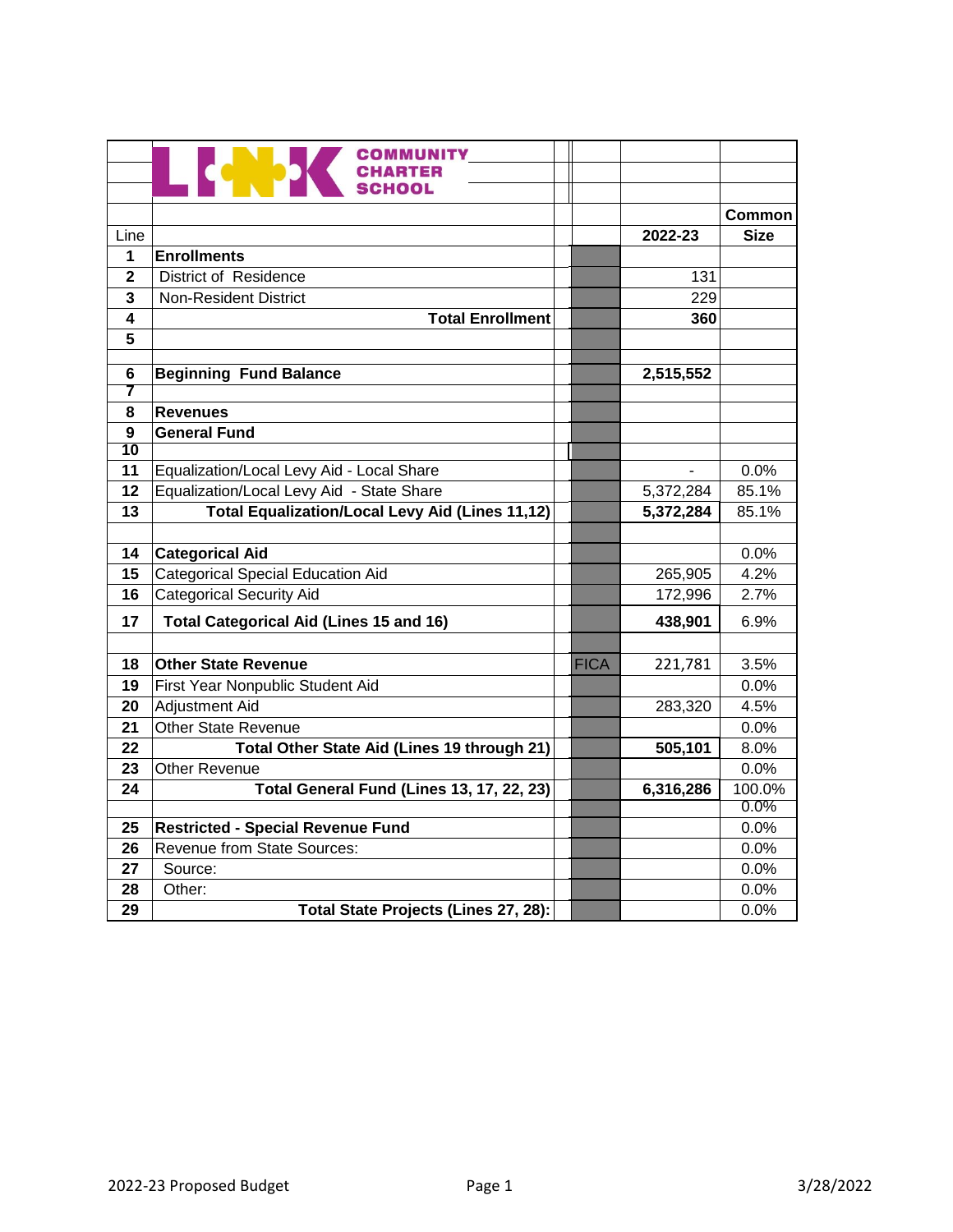|      |                                                  |           | <b>Common</b> |
|------|--------------------------------------------------|-----------|---------------|
| Line |                                                  | 2022-23   | <b>Size</b>   |
|      |                                                  |           | 0.0%          |
| 30   | <b>Revenue from Federal Sources:</b>             |           | 0.0%          |
| 31   | Source: NCLB                                     | 175,849   | 2.7%          |
| 32   | Other: IDEA                                      | 66,672    | 1.0%          |
| 33   | Total Federal Projects (Lines 31, 32):           | 242,521   | 3.7%          |
| 34   | Revenues from Other Restricted Sources           |           | 0.0%          |
| 35   | Source: Link Education Partners                  |           | 0.0%          |
| 36   | Source:                                          |           | 0.0%          |
| 37   | Other:                                           |           | 0.0%          |
| 38   | Total Other Sources (Lines 35, 36, 37):          |           | 0.0%          |
| 39   | Total Special Revenue Fund (Lines 29, 33, 38)    | 242,521   | 3.7%          |
| 40   | <b>Total Revenues (Lines 24,39)</b>              | 6,558,807 | 100.0%        |
|      |                                                  |           |               |
| 41   | <b>Expenditures-General Fund</b>                 |           |               |
| 42   | <b>Instruction</b>                               |           |               |
| 43   | <b>Salaries of Teachers</b>                      | 2,566,986 | 39%           |
| 44   | Other Salaries for Instruction                   |           | $0\%$         |
| 45   | <b>Purchased Professional/Technical Services</b> | 281,750   | 11%           |
| 46   | <b>Other Purchased Services</b>                  |           | $0\%$         |
| 47   | <b>General Supplies</b>                          | 63,390    | 1%            |
| 48   | <b>Textbooks</b>                                 | 47,450    | 1%            |
| 49   | Miscellaneous Expense                            | 54,000    | 1%            |
| 50   | <b>Total Instructional Expense</b>               | 3,013,576 | 46%           |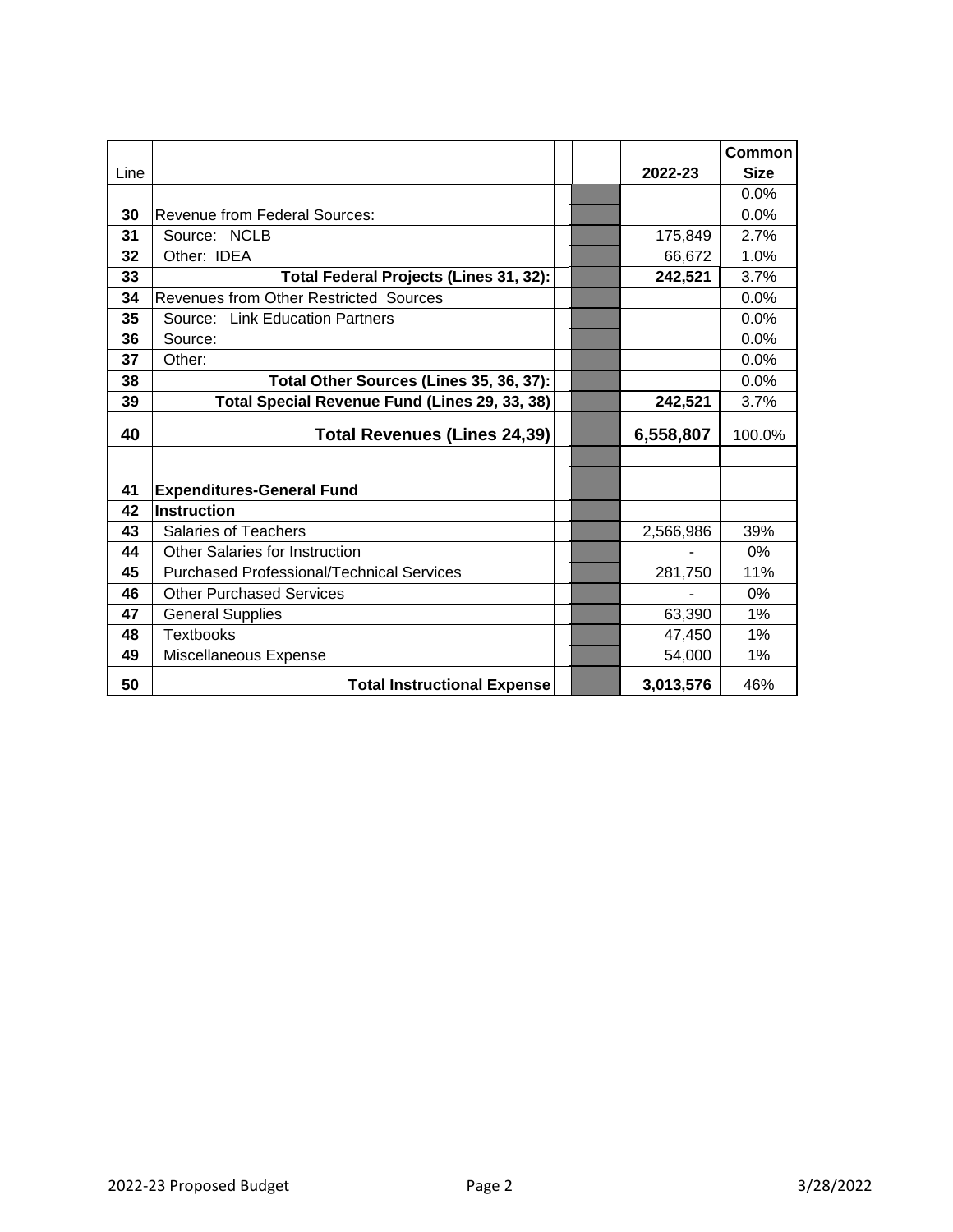|      |                                                    |           | <b>Common</b> |
|------|----------------------------------------------------|-----------|---------------|
| Line |                                                    | 2022-23   | <b>Size</b>   |
| 51   | <b>Administrative</b>                              |           |               |
| 52   | Salaries - Administration                          | 715,068   | 11%           |
| 53   | Salaries of Secretarial/Clerical Assistants        | 364,218   | 6%            |
|      |                                                    |           | 0%            |
| 54   | <b>Total Benefit Costs</b>                         | 813,766   | 12%           |
|      |                                                    |           | 0%            |
| 55   | Purch. Professional/Tech.Serv.(Consultants)        |           | 0%            |
| 55.1 | Legal costs                                        | 35,000    | 1%            |
| 55.2 | Other Purch. Professional/Tech Serv. (Consultants) | 85,990    | 1%            |
| 56   | <b>Other Purchased Services</b>                    | 68,800    | 1%            |
| 57   | Communications/Telephone                           | 34,585    | 1%            |
| 58   | <b>Supplies and Materials</b>                      | 7,000     | 0%            |
| 59   | Judgments Against Charter Schools                  |           | 0%            |
| 60   | <b>Interest on Current Loans</b>                   |           | 0%            |
| 61   | Interest for Lease Purchase Agreements             |           | 0%            |
| 62   | Mortgage Payments-Interest                         |           | 0%            |
| 63   | Miscellaneous Expense                              | 2,400     | 0%            |
| 64   | <b>Total Administrative Expense</b>                | 2,126,827 | 32%           |
| 65   | <b>Support Services</b>                            |           |               |
| 66   | <b>Salaries</b>                                    | 322,389   | 5%            |
| 67   | Purch. Professional/Tech. Serv.(Consultants)       | 71,000    | 1%            |
| 68   | <b>Other Purchased Services</b>                    | 201,820   | 3%            |
| 69   | Rental of Land and Buildings                       | 352,000   | 5%            |
| 70   | Insurance for property, liability and fidelity     | 81,260    | 1%            |
| 71   | <b>Supplies and Materials</b>                      | 23,800    | 0%            |
| 72   | Transportation - Other than to/from school         |           | 0%            |
| 73   | Reserved for future use                            |           | 0%            |
| 74   | <b>Energy Costs (Heat and Electricity)</b>         | 83,550    | 1%            |
| 75   | Miscellaneous Expense                              | 5,000     | 0%            |
| 76   | <b>Total Support Services Expense</b>              | 1,140,819 | 17%           |